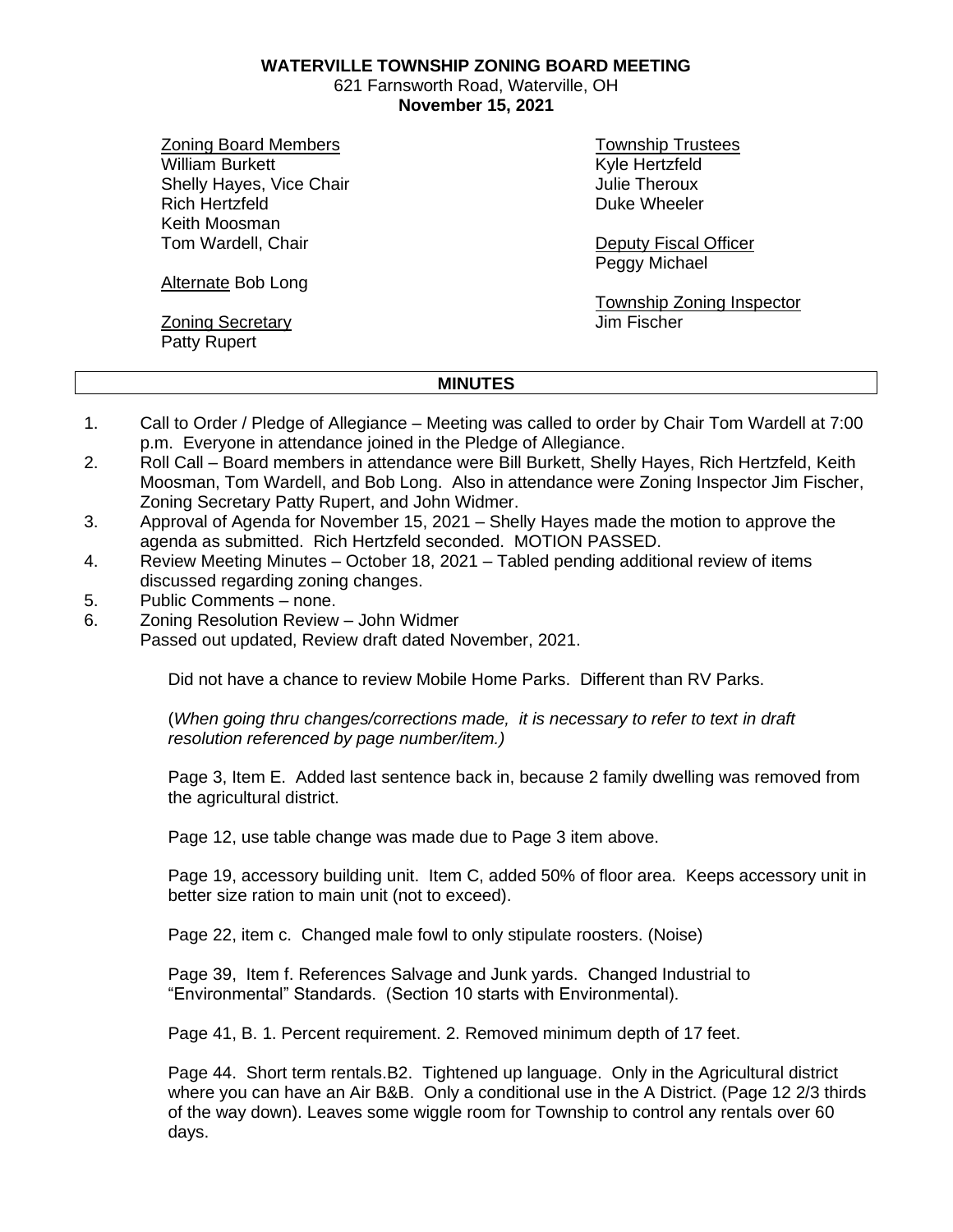Page 45-46. Added graphics for roof mounted solar panels. Foot note 19. Gives better description of height and ratio requirements.

Page 47 – H. Abandonment and removal of solar panels. Reads for roof and ground mounted.

Page 86 - B. Changed Special Land Uses to Conditional Uses

Page 98 – Dimension Requirement Table changes.

Page 99 - Foot note 5 – Reference 2 family in A district, has been removed.

Page 121 – Editing change C.2. changed below to above.

Page 150 – Section 13.5 – C. Complete Application Determination – #4 – References forfeiture of fees. Need to make sure we do not have open applications out there. Need to cover details, length of time between incomplete and complete applications. John feels we need to keep language in just in case an application should be out there lingering 4-5 months.

Page 158 – Update terminology in 14.2.c.4. & 5. References Site Plan Review – remove PMT or velox print. Removed professional reference and changed to as required by the ORC.

Page 177 – Decision Making Boards – Alternates – 1 year each, reappointed annually.

Page 179 – Same as page 177.

Page i – Updated names on BZA listing.

Page 22 – Bed & Breakfast. Add application – show interior space floor plan to determine bedrooms being used does not exceed 50% of floor space of entire home. Lot of detailed discussion as to what should be included in the application process. Bedrooms/Guestrooms. Changed to 5 guest bedrooms.

 Discussion of when to bring BZA. Patty suggested In January to coincide with Org meetings.

December we will review manufactured homes section.

- 7. Correspondence Patty Rupert
	- Zoning Commission Board Member Term Expiration Rich Hertzfeld, December 31, 2021 Bob Long as alternate.
	- Meeting Schedule for 2022. Keep third Monday of every month at 7:00 p.m. January 17, 2022, will be zoning board organizational meeting prior to our regular board meeting. Patty will schedule BZA organization meeting for 6:30 p.m. that same evening and invite members to stary for the zoning resolution review.
- 8. Zoning Inspectors Report Jim Fischer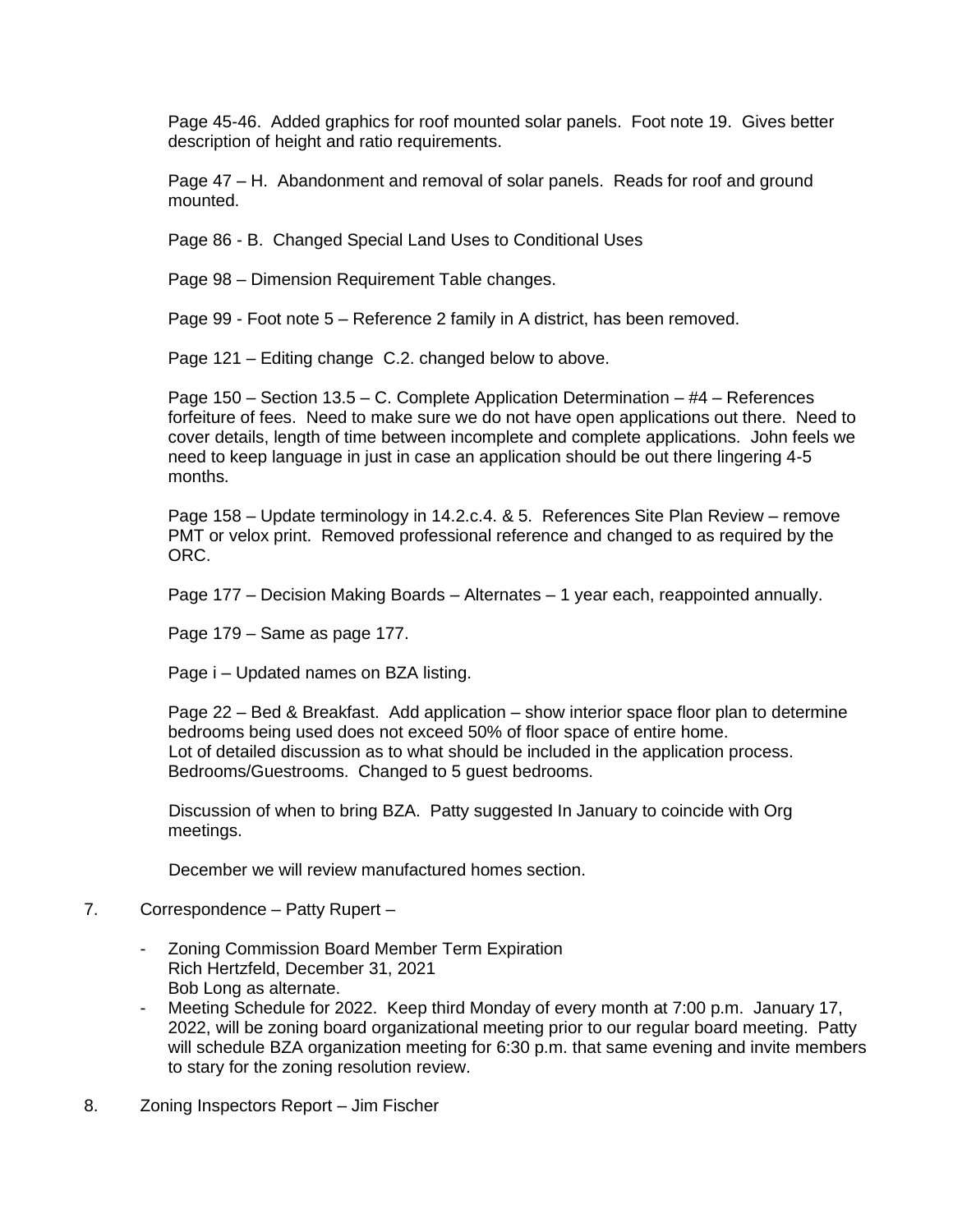Permit No. 034 – Permit for an addition (40,200 sq. ft,) to Greenlock Self Storage 6250 Waterville Monclova Road Waterville, Ohio 43566 Collected \$1750.00 Check No. 1374 Permit No. 035 – fence permit for Cindy Killy 5984 Weckerly Road Whitehouse, Ohio 43571 Collected \$50.00 Check No. 10755 Permit No. 036 – Bed and Breakfast permit for Richard Wheeler 11266 Obee Road Whitehouse, Ohio 43571 Collected \$550.00 Check No 9450 Permit No. 037 – fence permit for Daniel Ard 8451 Glen Creek Road (Coventry Glen) Waterville, Ohio 43566 Collected \$50.00 Check No. 41060

10-19-2021 – I spoke with Kelsey (no last name). She asked if Waterville Township had any zoning regulations or any resolutions against growing and/or distributing medical marijuana. I responded that there isn't anything currently in our zoning resolution addressing growth or distribution of marijuana but, a few years ago, the Trustee's passed a resolution forbidding the growing and distribution of marijuana in Waterville Township.

10-19-2021 through 10-25-21 – I spoke with Steve Hale, Dan Dubilzig and Mark Strayer. All had questions about getting a permit for an accessory building. Each will schedule appointments when they have their paper work ready.

10-25-21 – I spoke with Joe Steward who owns Muddy Water Outdoors gun shop, 10110 South River Road. He would like to add another shooting range for rifles. He is not in a hurry for an answer. I want to get advice from the Zoning Board about permitting.

*We need to research what if any the original permitting states.*

10-25-2021 – I spoke with Randy King who is on the Board of Directors for Anthony Wayne Community Food Bank. They currently work out of the Waterville Community Church at the corner of Dutch Road and Waterville Monclova Roads. They would like to place a storage pod on the churches property to store food supplies between distributions. The pod would be on site as long as they are working out of this location. I believe they would need an accessory building permit if the pod was allowed at all. I wanted to discuss the request with the Zoning Board. *Not permitted. Temporary basis?*

11-10-2021 – I spoke with Doug Parrish, Lucas Co. Building Dept. He informed me that the County is reviewing the plan for the next plat to be opened in Coventry Glen on Dutch Road. He told me that the postal service will no longer deliver mail to individual homes. They now require cluster mail boxes on a pedestal. Monclova and Sylvania Townships have chosen to move theirs to behind the concrete walks. The Telluride subdivision is designed this way also. I would suggest staying consistent and stay behind the walk but wanted the Zoning Board's input. *Concensus was sidewalk*

11-10-2021 – I spoke with Bruce Miller, who lives on Finzel Road. He had questions about property splits, new home permits and if building in the floodplain is acceptable.